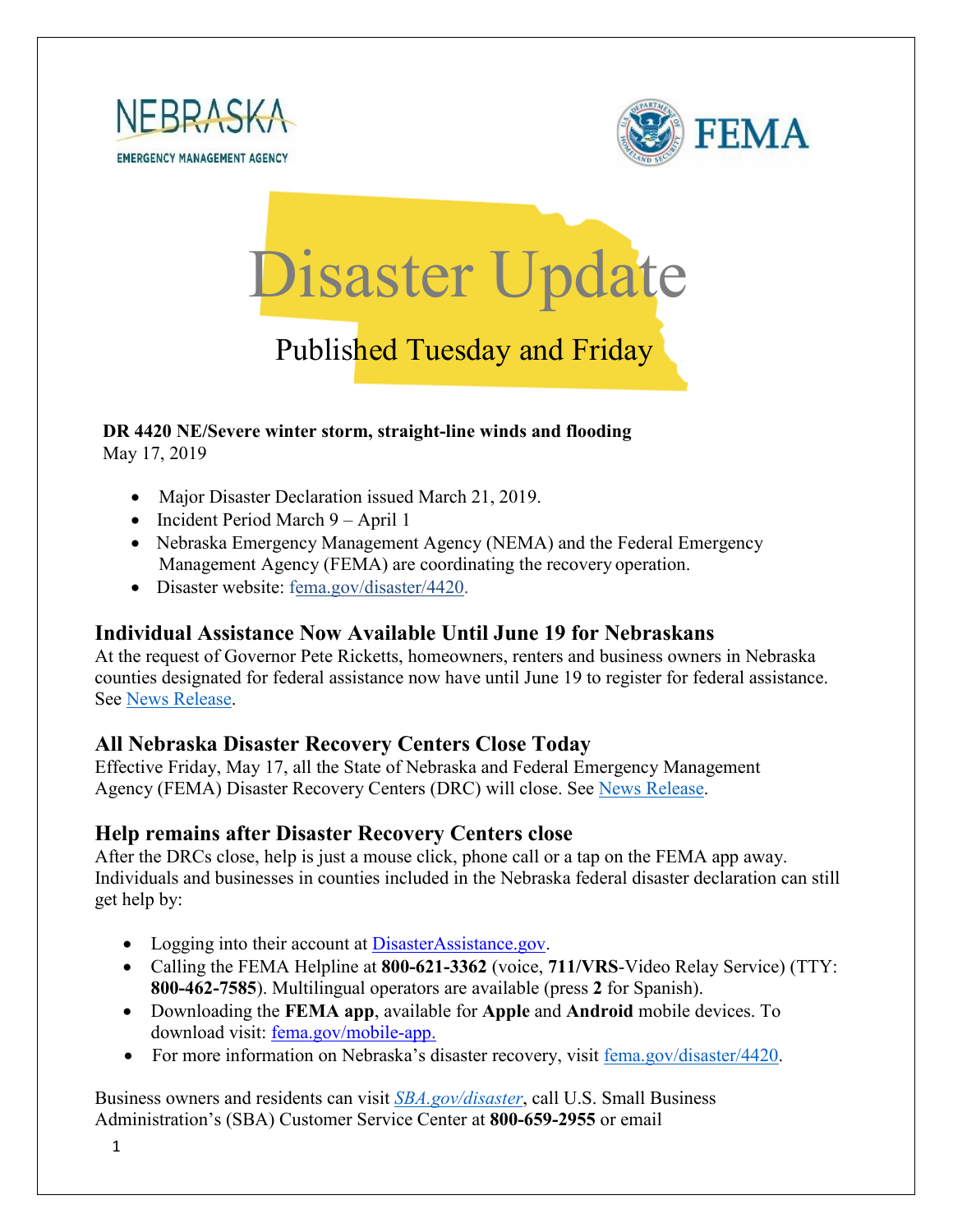*[disastercustomerservice@sba.gov.](mailto:disastercustomerservice@sba.gov)* TTY users may call **800-877-8339**.

#### **Disaster Recovery Center locations and hours** are:

- **Boyd County:** American Legion Post 78, 116 S. Thayer St., Spencer, NE 68777. Open Monday-Saturday 9 a.m. to 6 p.m. Closing permanently 6 p.m. May 17.
- **Dodge County:** Fremont Learning Center, 130 E. 9th St., Fremont, NE 68025. Open Monday-Saturday 9 a.m. to 6 p.m. Closing permanently 6 p.m. May 17.
- Madison County: Madison County Auditorium, 208 W. 3<sup>rd</sup> St., Madison, NE 68748. Open 17 from 9 a.m. to 6 p.m.
- **Omaha Tribe:** Community Youth Prevention (Parking Lot), 457 Skunkhollow Dr., Macy, NE 68039. Open May 17 from 9 a.m. to 6 p.m.
- **Sarpy County**: Twin Creek, 3802 Raynor Parkway, Suite 201, Bellevue, NE 68123. Open Monday-Saturday 9 a.m. to 6 p.m. Closing permanently 6 p.m. May 17.

#### **Two Disaster Recovery Centers in Dodge and Sarpy Counties Will Transition to Disaster Loan Outreach Centers**

The Disaster Recovery Centers in Fremont and Bellevue, operated by the State of Nebraska and FEMA, will close at 6 p.m. May 17, and reopen Monday, May 20, as Disaster Loan Outreach Centers operated by the SBA.

The Dodge County Center location will reopen at **Fremont City Auditorium - Community Room, 925 N Broad St., Fremont, NE 68025. Open Monday-Friday 9 a.m. to 6 p.m.**

The Sarpy County location will remain at **3802 Raynor Parkway, (Suite 201), Bellevue, NE 68123. Open Monday-Friday 9 a.m. to 6 p.m.**

SBA customer service representatives will be available at the center to meet individually with businesses, homeowners and renters to answer their questions, explain SBA's disaster loan program, help them complete their applications and close their approved loans.

#### **Federal Disaster Assistance Is for Nebraska Renters, Too**

Renters in Nebraska counties and tribal areas whose homes and property were damaged by the March severe winter storms, straight-line winds and flooding may be eligible for federal disaster assistance. For information on types of assistance available, [click here.](https://www.fema.gov/news-release/2019/05/13/federal-disaster-assistance-nebraska-renters-too)

#### **Housing Resources for Disaster Survivors**

The State of Nebraska is leading a Housing Task Force in partnership with FEMA and other agencies to address housing shortages and unmet needs in Nebraska communities affected by flooding. A <u>fact sheet listing resources</u> is posted on FEMA's disaster web page: [fema.gov/disaster/4420.](http://www.fema.gov/disaster/4420)

#### **Check Permit Requirements Before Rebuilding**

It is important for Nebraskans to **check with local building authorities about local or state permits** that may be necessary before starting reconstruction. These may include building permits, floodplain development permits, permits for repair of septic systems, and others. To find out what state permits may be required, please visit the Nebraska Department of Natural Resources at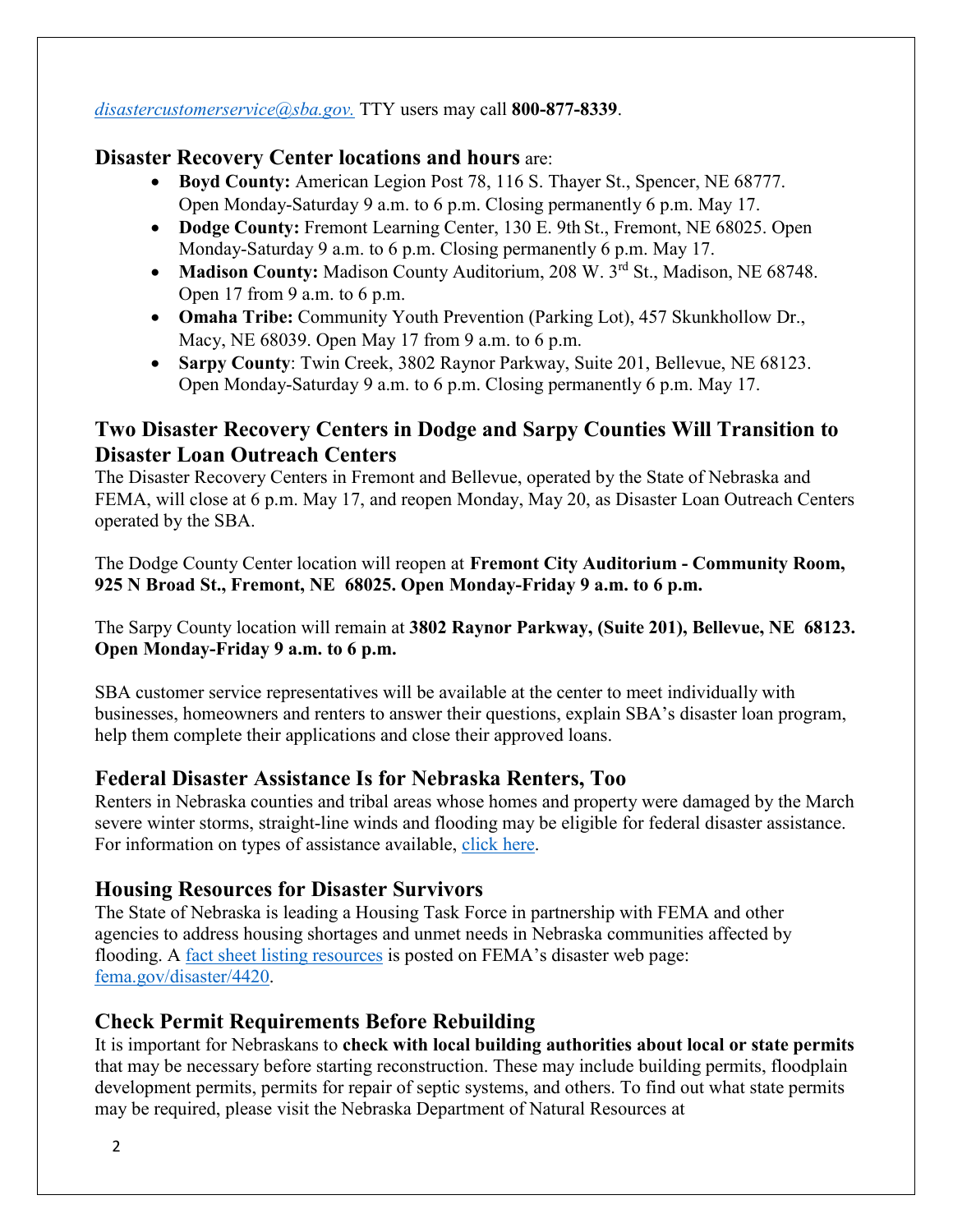[dnr.nebraska.gov/floodplain](https://dnr.nebraska.gov/floodplain) for a list of local floodplain management contacts.



*Obtaining permits, prior to construction, is the responsibility of the project applicant. See Nebraska Emergency Management Agency guidelines [here](https://nema.nebraska.gov/sites/nema.nebraska.gov/files/doc/ehp-considerations.pdf)***.**

#### **Understanding Your FEMA Letter**

If you applied for assistance from FEMA, you will receive a letter in the mail or via email that explains the status of your application and how to respond. It is important to read the letter carefully. Your letter will include the amount of any assistance FEMA may provide and information on the appropriate use of disaster assistance funds.

• If you have questions about the letter, you may go online to [DisasterAssistance.gov;](http://www.disasterassistance.gov/) call the disaster assistance helpline at **800-621-3362** or **800-462-7585 (TTY**).

#### **FEMA Hiring Nebraskans to Work on Disaster Recovery**

FEMA is hiring Nebraskans to help with recovery efforts. Anyone interested in temporary job opportunities should go to [www.USAJobs.gov.](http://www.usajobs.gov/) The website is updated as new postings occur. Type "FEMA Local Hire" in the search box and put "Nebraska" in the location box.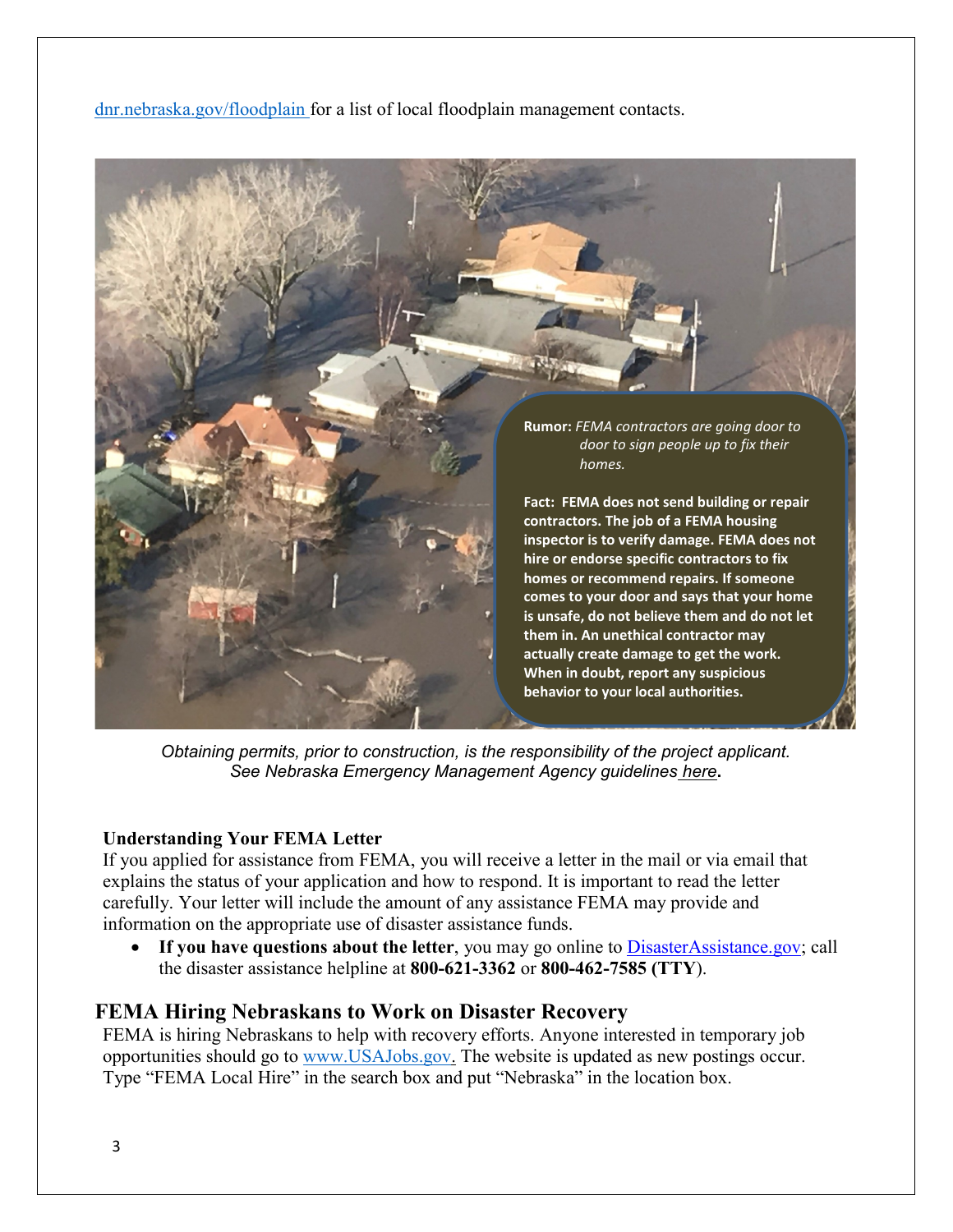#### **Long-Term Recovery Help Grows for Nebraska Storm Survivors**

As the focus turns toward long-term recovery from the March severe winter storm, straight-line winds and flooding, survivors have many resources available from local, state and federal agencies and nonprofit organizations to assist with unmet needs.

Nebraska survivors with unmet needs may contact:

- For property clean up contact the **Crisis Clean Up Hotline: 833-556-2476**
- For all other needs of assistance call **Nebraska 211**.
- To volunteer to help, please contact **United Way of the Midlands. [Click](https://uwmidlands.galaxydigital.com/need/?s=1&need_init_id=1660) here** to view, sign up and make someone's day brighter! In state, call 2-1-1 for questions (press option 6). Or
- **Contact the Fremont Volunteer Reception Center.** Volunteer opportunities are available online at [http://signup.com/go/xynaaxZ.](http://signup.com/go/xynaaxZ?fbclid=IwAR1m90U2vgYS7ECdb6AHljMooZNkdAfb6i-7s_1hgOCf11d0oi-VMnJcMYY) The Volunteer Center is at Fremont Area United Way, 445 East 1st Street, Suite 1, Fremont. Open Monday to Saturday, 9 a.m. -5 p.m., or go online to [fremontnebraskavrc@gmail.com.](mailto:fremontnebraskavrc@gmail.com)

#### **Keep your recovery options with U.S. Small Business Administration (SBA) lowinterest loans**

SBA loans provide the largest source of long-term federal disaster recovery funds for survivors in a major disaster declaration. To ensure you are eligible for all federal assistance available to cover uninsured and under-insured losses, you *should* register with FEMA and *apply* online with SBA before the deadline. By submitting an initial application with SBA, you will keep the option open to obtain recovery funds that you may need.

Don't wait for insurance claims to be settled; it is not necessary to know how much money you may need. There is no cost to apply, or any obligation to accept funds if approved. SBA loan rates are as low as 2.063 percent for homeowners or renters, and as low as 4 percent for businesses.

Most homeowners and renters are automatically referred to apply with SBA, based on the information provided in their FEMA application. If SBA is unable to offer you a loan, you may be referred back to FEMA for potential additional grant assistance. Survivors who've been referred for low-interest loans with SBA and don't apply, will not be considered for these "other needs" grants from FEMA.

SBA has already approved \$28.1 million for homeowners and renters and \$3.9 million for businesses and private nonprofits in Nebraska to date. To apply online or for any questions, residents and businesses can visit *[SBA.gov/disaster](http://www.sba.gov/disaster)*, call SBA's Customer Service Center at **800-659-2955,** or email *[disastercustomerservice@sba.gov.](mailto:disastercustomerservice@sba.gov)* TTY users may call **800-877-8339**.

#### **Free Safety and Health Consultations Available to Flood-Impacted Businesses**

The Nebraska Department of Labor (NDOL) is offering free safety and health consultations to businesses in flood-impacted areas. Trained NDOL consultants are available to assist with mold remediation plans, provide safety and health assessments, identify electrical hazards, and perform overall risk assessment. The free consultations are available through the On-Site Safety and Health Consultation program. For more information go online to [dol.nebraska.gov.](https://dol.nebraska.gov/PressRelease/Details/117)

#### **Nebraska Joint Information Center Crisis Counseling Services Available**

The Nebraska Emergency Management Agency was awarded a grant for more than \$400,000 from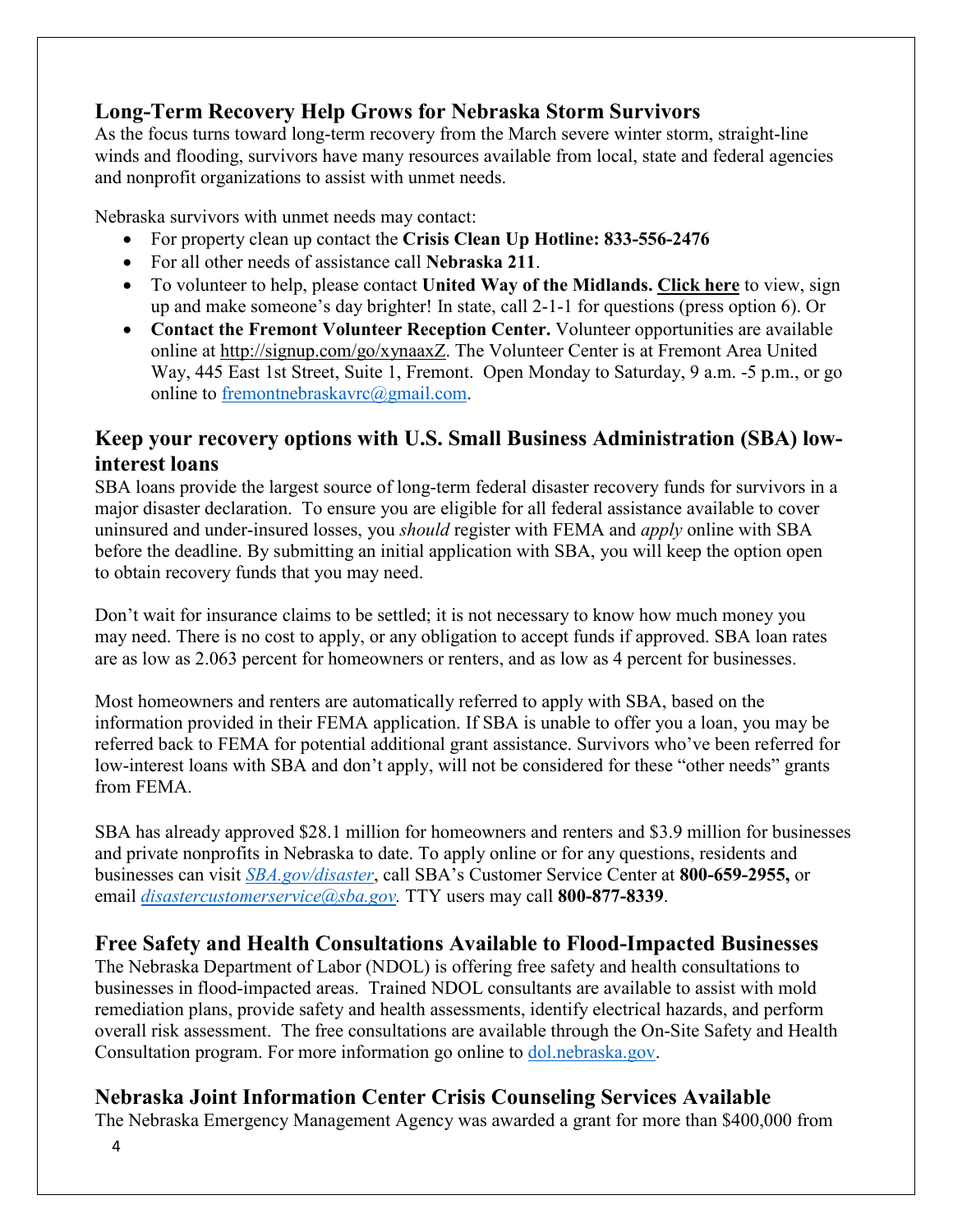the Federal Emergency Management Agency to make **disaster-related crisis counseling services** available. Outreach workers will be available to support emotional and psychological recoveries of Nebraskans impacted by the floods. Survivors may call the Rural Response Hotline at 800-464-0258**.**  Callers can get tips on how to handle disaster-related distress, along with referrals to local treatment centers, support groups and community-based organizations. **For more information see [nema.nebraska.gov.](file://fema.net/R7/DR/DR-4420-NE/EA/Planning%20and%20Products/Writers/Dale%20Bonza/DFS/nema.nebraska.gov)**

#### **National Flood Insurance Program (NFIP)**

As of May 16, NFIP has received 1,029 flood insurance claims in Nebraska and issued \$5,129,287 in advance payments to policyholders. Total paid on all claims: \$30,919,573.

#### **NFIP Increased Cost of Compliance Can Help with Rebuilding in Nebraska**

If you have a policy with the National Flood Insurance Program (NFIP) and your home was damaged extensively by March storms, you may qualify for additional coverage under your policy, under the provisions of Increased Cost of Compliance (ICC). ICC funds can help defray the costs of elevating, floodproofing, demolishing or relocating a residential structure. For more information contact your local floodplain administrator, NFIP at **800-427-4661**, or your insurance agent.

#### **Debris Removal a Priority for Communities after Nebraska Flooding**

NEMA, the Nebraska Department of Environmental Quality (NDEQ) and FEMA are coordinating cleanup efforts in Nebraska. Debris needs to be separated into categories and placed at the curb. Debris should not block the roadway. For information, go online to the Nebraska Department of Environmental Quality at [deq.state.ne.us/.](http://www.deq.state.ne.us/)

#### **Houses of Worship May Apply for FEMA Public Assistance Grants**

Houses of worship that sustained damage from the flooding in Nebraska may apply for grants from the Federal Emergency Management Agency (FEMA). The deadline to apply is now June 20, 2019.

#### **Agriculture News: Grants, Loans and other Programs**

- **U.S. Department of Agriculture(USDA) [Natural Resources Conservation Service](https://www.nrcs.usda.gov/wps/portal/nrcs/mo/newsroom/releases/9cb3c5a7-d3a4-470f-8fa0-cb132f8e07ab/)  (NRCS) [Cover Crops for Disaster Assistance Initiative](https://www.nrcs.usda.gov/wps/portal/nrcs/mo/newsroom/releases/9cb3c5a7-d3a4-470f-8fa0-cb132f8e07ab/)** (soil erosion, water quality, etc.) announced a **new application deadline of August 1, 2019** to accommodate farms facing delayed planting.
- **[NRCS Environmental Quality Incentives Program](https://www.nrcs.usda.gov/Internet/FSE_MEDIA/nrcseprd1429025.pdf)** has processed 31 applications totaling \$50,000 to date. NRCS funding is available at the local level to assist with disaster recovery either through special EQIP signups or annual EQIP funding.
- **USDA** announced **higher limits now are available for borrowers** interested in USDA's farm loans. For more information, visit [USDA Farm Service Agency.](https://www.fsa.usda.gov/)
- **USDA Rural Development (RD)** Business and Co-op Programs have a funding opportunity for a [Rural Cooperative Development Grant.](https://www.rd.usda.gov/programs-services/rural-cooperative-development-grant-program) Applications are due June 3, 2019. Total funding will be \$5,800,000.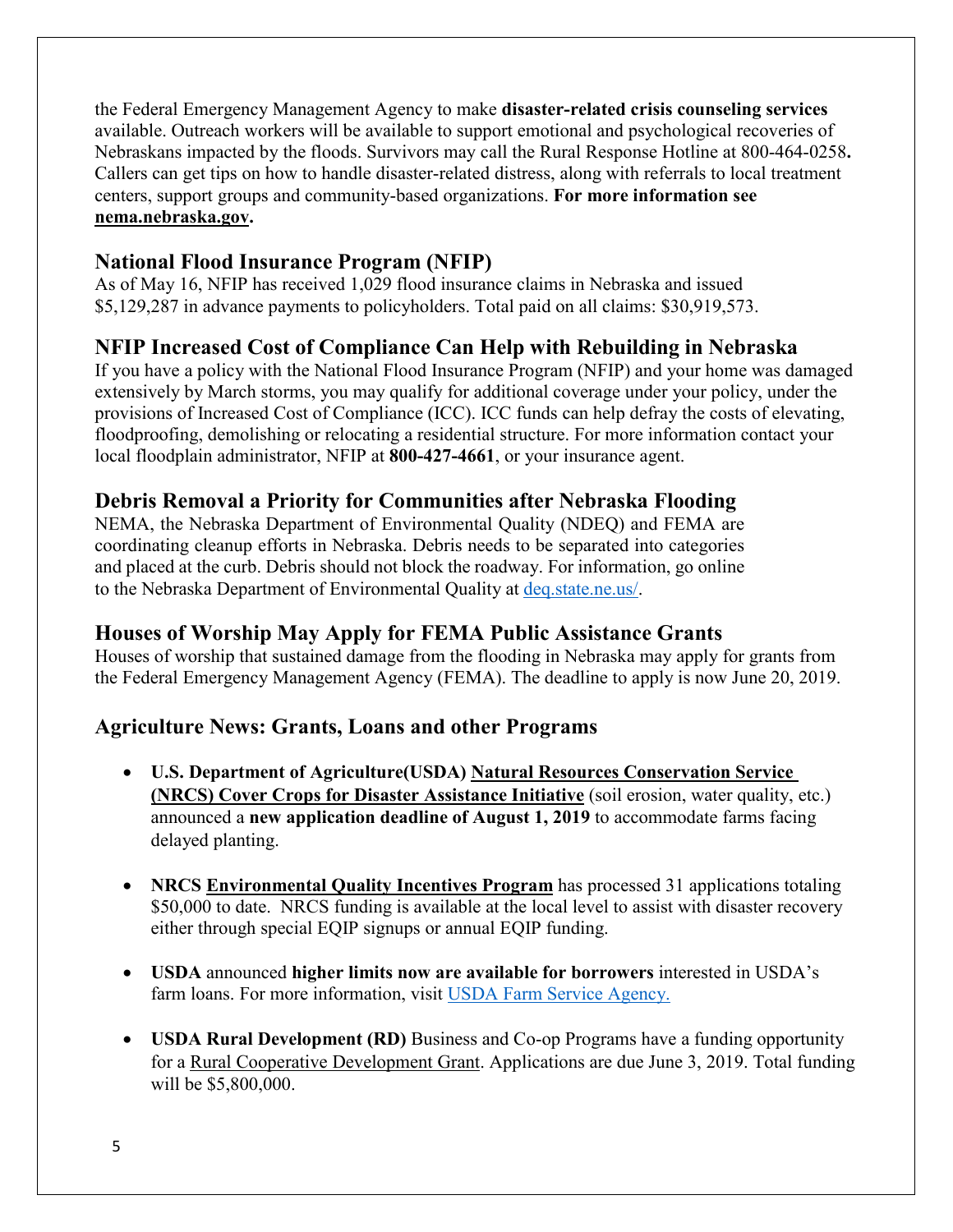• **USDA RD** delivered its Multi-Family [Housing Vacancy Report](https://www.rd.usda.gov/) to the U.S. Department of Housing and Urban Development (HUD). There are 227 vacant units available across Nebraska.

#### **27 Counties and One Tribe Eligible for FEMA Individual Assistance**

Homeowners and renters in Antelope, Boone, Boyd, Buffalo, Burt, Butler, Cass, Colfax, Cuming, Custer, Dodge, Douglas, Hall, Howard, Knox, Madison, Nance, Nemaha, Pierce, Platte, Richardson, Saline, Sarpy, Saunders, Stanton, Thurston and Washington counties and the Santee Sioux Nation are eligible for Individual Assistance.

### **Individuals & Households Program (IHP)**

#### **As of May 16**

- **5,818** applicants in designated counties have applied for FEMA Individual Assistance.
- FEMA has approved **\$22,136,219.**
- This includes **\$19,691,889** for housing assistance and **\$2,444,330** for disaster-related other needs.
- **Deadline to register for Individual Assistance is May 20.**

#### **FEMA Public Assistance Deadline Extended to June 20**

Under FEMA's Public Assistance grant program, applicants may be eligible for reimbursement for debris removal and emergency protective measures as well as the repair, replacement or restoration of disaster-damaged publicly owned facilities and the facilities of certain private nonprofit organizations such as houses of worship at a federal cost share of 75 percent.

Government entities are encouraged to submit a request for public assistance to FEMA. RPAs must be submitted in Grants Portal. If you have not received an email for the Grants Portal, please call (402) 429-3389.

There are several categories of work eligible for FEMA reimbursement:

- (Categories A-B) the cost of emergency services and debris removal; and
- (Categories C-G) for roads and bridges, water control facilities, buildings and equipment, utilities, parks and recreational areas.

For a listing of counties in Nebraska eligible for these programs, visit online [https://www.fema.gov/disaster/4420.](https://www.fema.gov/disaster/4420)

#### **Announcement of Initial Public Notice**

The Federal Emergency Management Agency (FEMA) is required by law to provide public notice of its intent to provide federal assistance and grant opportunities via the Public Assistance (PA), Individual Assistance (IA), or Hazard Mitigation Grant (HMGP) programs.

The public notice for the Nebraska recovery mission is posted on the following websites:

- <https://nema.nebraska.gov/sites/nema.nebraska.gov/files/doc/fema-ipn4420.pdf>
- <https://www.fema.gov/disaster/notices/initial-public-notice-dr-4420-ne>